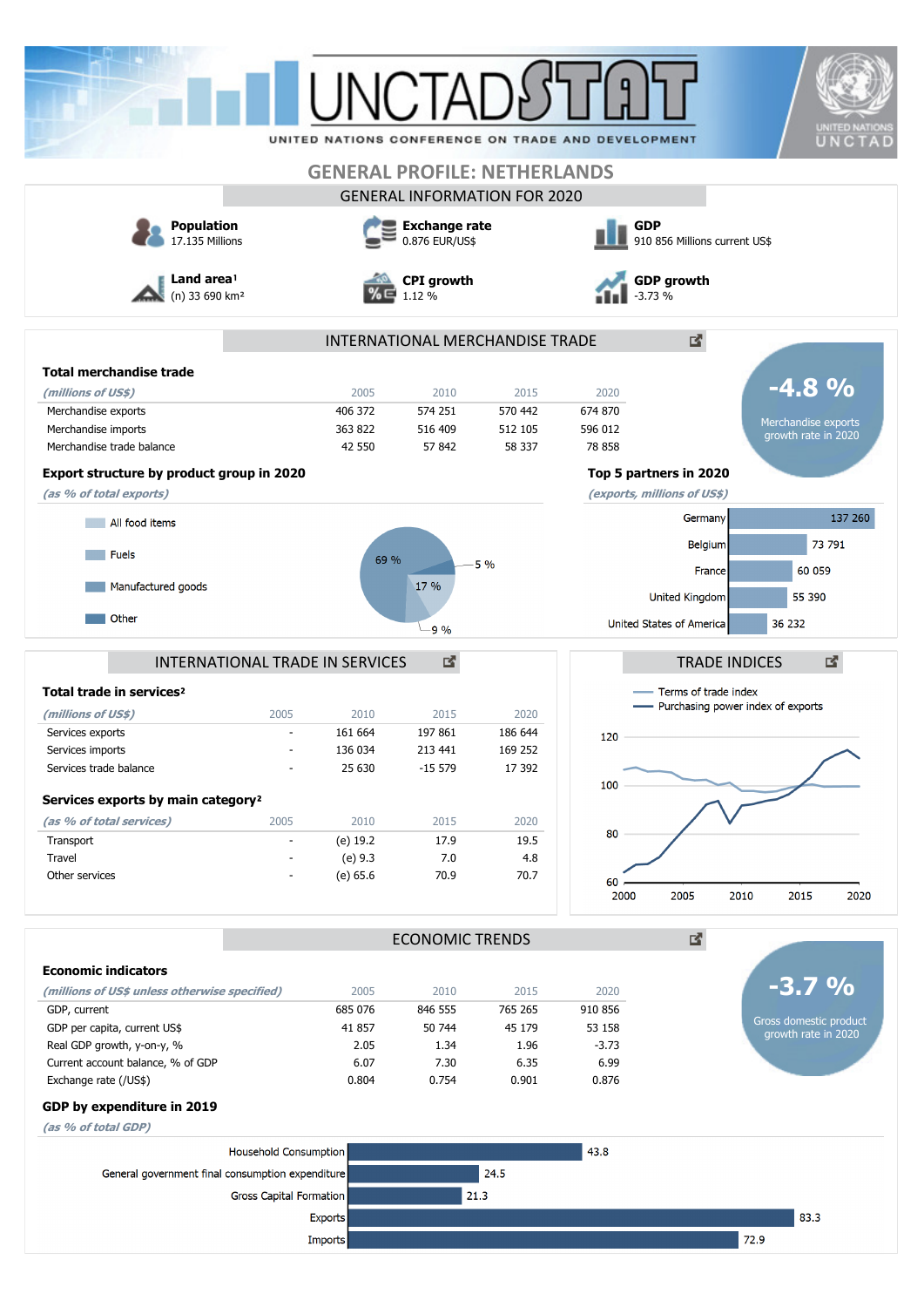# **NETHERLANDS**

### FDI AND EXTERNAL FINANCIAL RESOURCES











國

**0.340 %**

Share of the total world merchant fleet in 2020

# OTHER INDICATORS

| <b>Maritime transport indicators</b>                               |                      |              |            |            |
|--------------------------------------------------------------------|----------------------|--------------|------------|------------|
|                                                                    | 2005                 | 2010         | 2015       | 2020       |
| Merchant fleet, national flag (thousands of DWT)                   | 7 9 4 0              | 7 2 5 2      | 8 5 1 6    | 7 0 4 7    |
| Liner shipping connectivity index (maximum $2006 = 100$ for China) | $\cdot$ .            | 79.91        | 81.19      | 91.60      |
| Container port throughput (TEU)                                    | $\ddot{\phantom{a}}$ | 11 410 060   | 12 407 000 | 14 522 209 |
| <b>Information economy indicators</b>                              |                      |              |            |            |
| (as 9/6 of)                                                        | 2005                 | 2010         | 2015       | 2020       |
| Share of ICT goods, % of total exports                             | 16.78                | 12.46        | 10.65      | 11.16      |
| Share of ICT goods, % of total imports                             | 18.74                | 14.54        | 13.08      | 14.95      |
| Share of workforce involved in the ICT sector                      | $\cdot$ .            | ( $o$ ) 6.15 |            | $\cdots$   |
|                                                                    |                      |              |            |            |